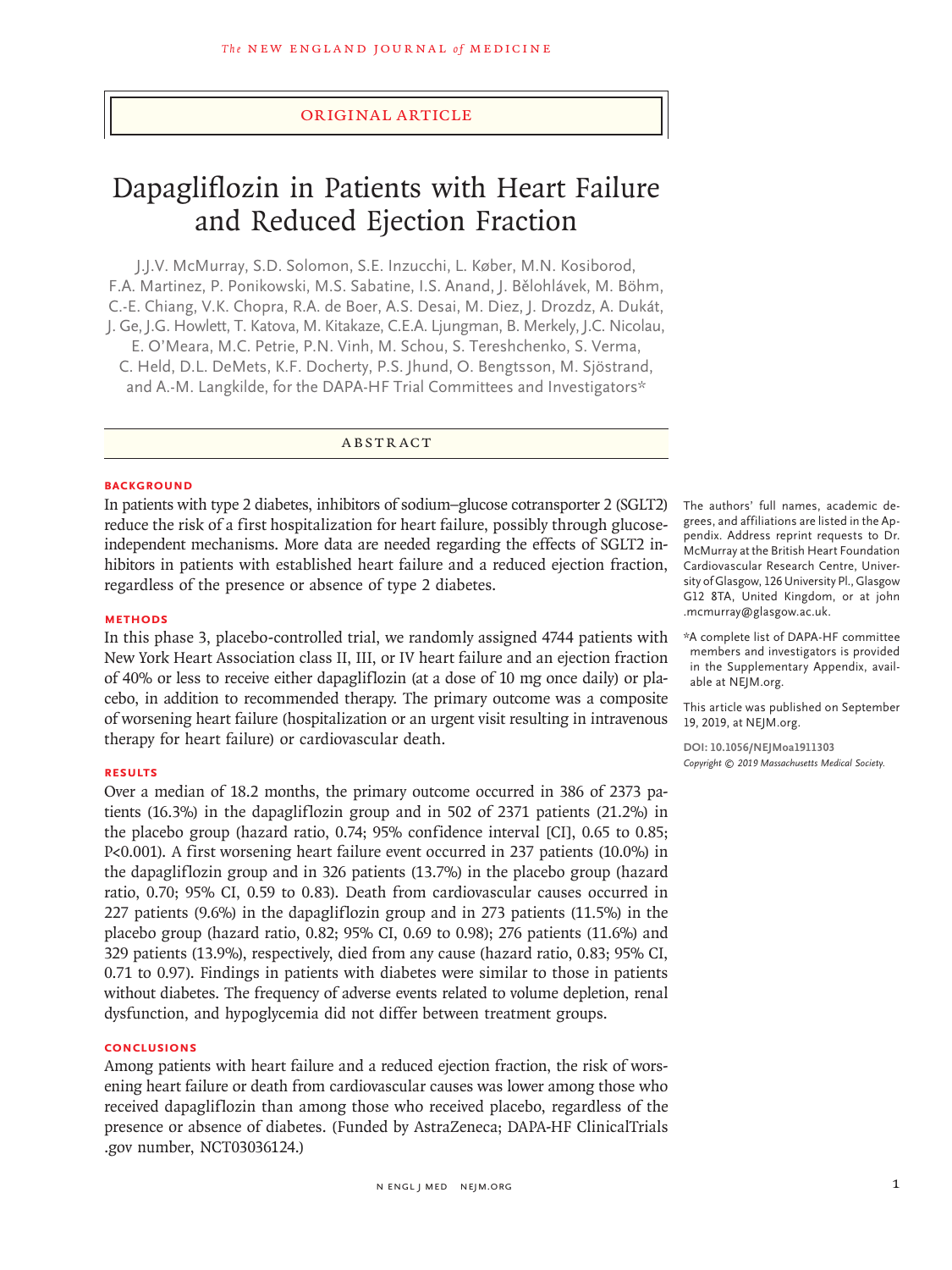ARGE CLINICAL TRIALS INVOLVING PA-<br>tients with type 2 diabetes have shown that<br>inhibitors of sodium-glucose cotransporter<br>2 (SGLT2) reduce the risk of hospitalization for tients with type 2 diabetes have shown that inhibitors of sodium–glucose cotransporter 2 (SGLT2) reduce the risk of hospitalization for heart failure.<sup>1-4</sup> Most patients in these trials did not have heart failure at baseline, so the benefit of treatment with an SGLT2 inhibitor largely reflected the prevention of incident heart failure. The reduction in the risk of hospitalization for heart failure was observed early after randomization, which raised the possibility of mechanisms of action that differed from those usually postulated to explain the cardiovascular benefits of glucose-lowering therapies.5-9 In addition to diuretic and related hemodynamic actions of SGLT2 inhibitors, effects on myocardial metabolism, ion transporters, fibrosis, adipokines, and vascular function have also been proposed.5-9 These actions, along with preservation of renal function, would also benefit patients with established heart failure, including those without diabetes, in whom SGLT2 inhibitors have not been tested.<sup>4,10,11</sup> We designed the DAPA-HF (Dapagliflozin and Prevention of Adverse Outcomes in Heart Failure) trial to prospectively evaluate the efficacy and safety of the SGLT2 inhibitor dapagliflozin in patients with heart failure and a reduced ejection fraction, regardless of the presence or absence of diabetes.<sup>12,13</sup>

### Methods

### **Trial Design and Oversight**

The executive committee designed and oversaw the conduct and analysis of the trial in collaboration with the sponsor, AstraZeneca.<sup>12,13</sup> The trial was conducted and reported in accordance with the protocol and the statistical analysis plan, both of which are available with the full text of this article at NEJM.org. The trial was approved by the ethics committee at each center. The safety of patients in the trial was overseen by an independent data and safety monitoring committee. The analyses conducted by the sponsor were replicated by an independent academic group at the University of Glasgow. The first draft of the manuscript was prepared by the first author, who had unrestricted access to the data, and was reviewed and edited by all the authors. All the authors made the decision to submit the manuscript for publication and vouch for the accuracy and completeness of

the data and for the fidelity of the trial to the protocol.

#### **Patients**

Eligibility requirements included an age of at least 18 years, an ejection fraction of 40% or less, and New York Heart Association (NYHA) class II, III, or IV symptoms. Patients were required to have a plasma level of N-terminal pro–B-type natriuretic peptide (NT-proBNP) of at least 600 pg per milliliter (or ≥400 pg per milliliter if they had been hospitalized for heart failure within the previous 12 months). Patients with atrial fibrillation or atrial flutter on baseline electrocardiography were required to have an NT-proBNP level of at least 900 pg per milliliter, regardless of their history of hospitalization for heart failure.

Patients were required to receive standard heartfailure device therapy (an implantable cardioverter–defibrillator, cardiac resynchronization therapy, or both) and standard drug therapy, including an angiotensin-converting–enzyme inhibitor, an angiotensin-receptor blocker, or sacubitril–valsartan plus a beta-blocker, unless such use was contraindicated or resulted in unacceptable side effects. In addition, the use of a mineralocorticoid receptor antagonist was encouraged. Drug doses were individually tailored, in accordance with guideline recommendations. Patients with type 2 diabetes continued to take their glucose-lowering therapies, but doses could be adjusted as required. Specifically, the dose of insulin and sulfonylurea could be reduced to minimize the risk of hypoglycemia (e.g., in patients with a glycated hemoglobin level of <7%).

Exclusion criteria included recent treatment with or unacceptable side effects associated with an SGLT2 inhibitor, type 1 diabetes mellitus, symptoms of hypotension or a systolic blood pressure of less than 95 mm Hg, and an estimated glomerular filtration rate (eGFR) below 30 ml per minute per  $1.73 \text{ m}^2$  of body-surface area (or rapidly declining renal function).

### **Trial Procedures**

All the patients provided written informed consent and entered a 14-day screening period, during which the trial inclusion and exclusion criteria were checked and baseline information gathered. After this screening, patients were randomly assigned to receive either dapagliflozin (at a dose of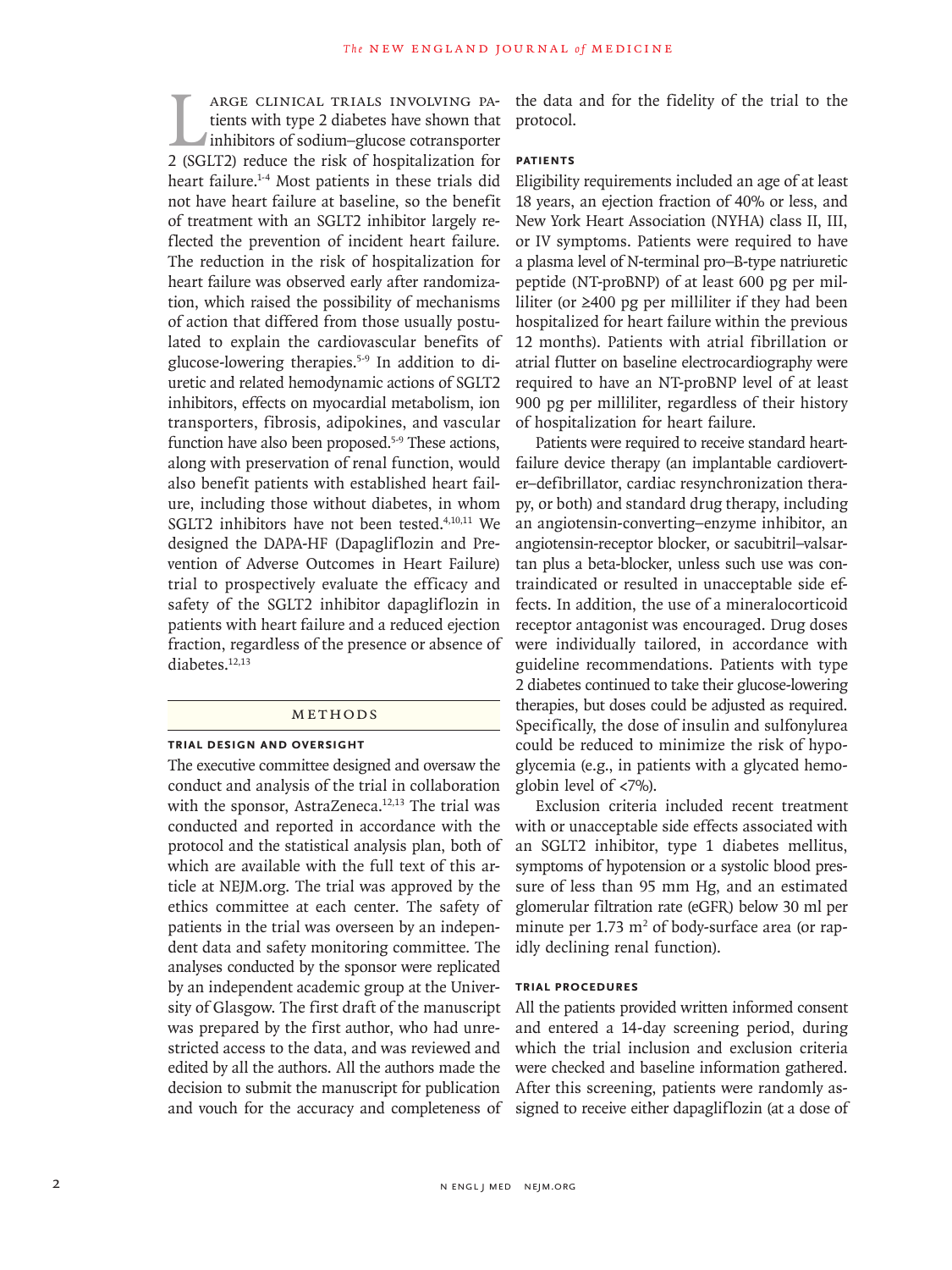10 mg once daily) or matching placebo, in accordance with the sequestered, fixed-randomization schedule, with the use of balanced blocks to ensure an approximate 1:1 ratio of the two regimens. Investigators used an interactive voice- or Webresponse system to determine treatment assignment. Randomization was stratified on the basis of a diagnosis of type 2 diabetes (i.e., an established diagnosis or a glycated hemoglobin level of ≥6.5% [≥48 mmol per mole]) confirmed at screening.

Patients were evaluated at 14 days and 60 days after randomization, with a focus on assessment of heart failure and volume status, adverse events, and an evaluation of renal function and potassium levels. Additional trial visits were scheduled at 4 months and at 4-month intervals thereafter (Fig. S1 in the Supplementary Appendix, available at NEJM.org). The full schedule of assessments is provided in the trial protocol. Dapagliflozin or placebo was to be discontinued if pregnancy or diabetic ketoacidosis occurred. Dose

reduction (to 5 mg daily of dapagliflozin or placebo) or temporary discontinuation was permitted in case of an acute, unexpected decline in the eGFR, volume depletion, or hypotension (or to avoid these conditions), with a subsequent increase in dose or restarting of treatment, if possible.

# **Outcomes**

The primary outcome was a composite of worsening heart failure or death from cardiovascular causes. An episode of worsening heart failure was either an unplanned hospitalization or an urgent visit resulting in intravenous therapy for heart failure.

A key secondary outcome was a composite of hospitalization for heart failure or cardiovascular death. The additional secondary outcomes were the total number of hospitalizations for heart failure (including repeat admissions) and cardiovascular deaths; the change from baseline to 8 months in the total symptom score on the Kansas City Cardiomyopathy Questionnaire, which is scored

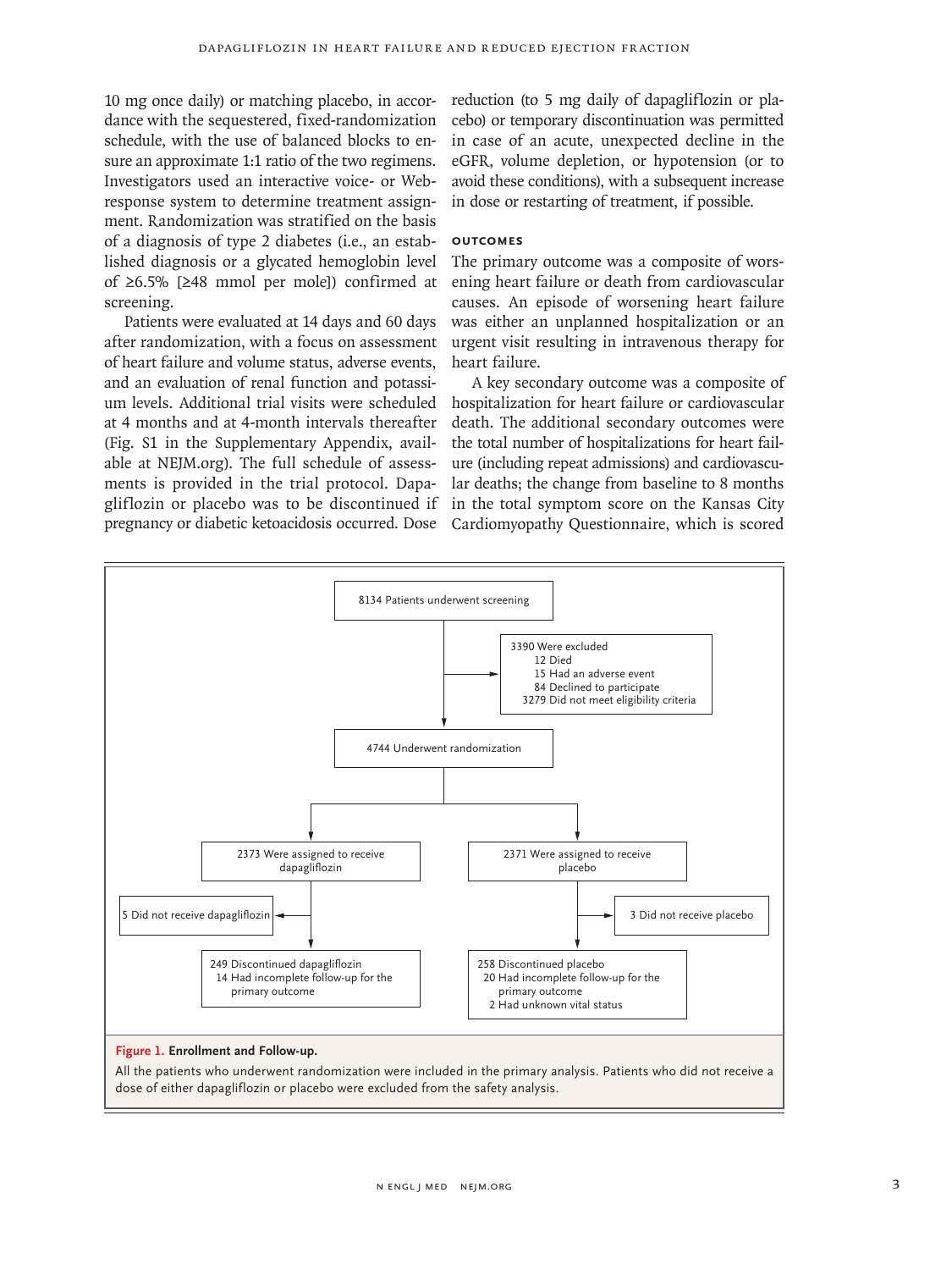in the eGFR of 50% or greater, end-stage renal committee, who were unaware of trial-group

on a scale from 0 to 100, with a higher score disease (defined as a sustained [≥28 days] eGFR indicating fewer symptoms and a change of 5 or of  $\langle 15 \text{ ml} \rangle$  per minute per 1.73 m<sup>2</sup>, sustained more points considered to be clinically mean-dialysis, or renal transplantation), or renal death; ingful<sup>14</sup>; a composite of worsening renal func- and death from any cause.<sup>12</sup> All outcomes were tion, which was defined as a sustained decline adjudicated by the members of a clinical-events

| Table 1. Characteristics of the Patients at Baseline.*     |                               |                         |
|------------------------------------------------------------|-------------------------------|-------------------------|
| Characteristic                                             | Dapagliflozin<br>$(N = 2373)$ | Placebo<br>$(N = 2371)$ |
| $Age - yr$                                                 | $66.2 \pm 11.0$               | $66.5 \pm 10.8$         |
| Female sex - no. (%)                                       | 564 (23.8)                    | 545 (23.0)              |
| Body-mass index†                                           | $28.2 \pm 6.0$                | $28.1 \pm 5.9$          |
| Race — no. (%) $\ddot{x}$                                  |                               |                         |
| White                                                      | 1662 (70.0)                   | 1671 (70.5)             |
| Black                                                      | 122(5.1)                      | 104(4.4)                |
| Asian                                                      | 552(23.3)                     | 564 (23.8)              |
| Other                                                      | 37 (1.6)                      | 32(1.3)                 |
| $Region - no. (%)$                                         |                               |                         |
| North America                                              | 335 (14.1)                    | 342 (14.4)              |
| South America                                              | 401 (16.9)                    | 416(17.5)               |
| Europe                                                     | 1094 (46.1)                   | 1060 (44.7)             |
| Asia-Pacific                                               | 543 (22.9)                    | 553 (23.3)              |
| NYHA functional classification - no. (%)                   |                               |                         |
| Ш                                                          | 1606 (67.7)                   | 1597 (67.4)             |
| $\mathbf{III}$                                             | 747 (31.5)                    | 751 (31.7)              |
| IV                                                         | 20(0.8)                       | 23(1.0)                 |
| Heart rate - beats/min                                     | $71.5 \pm 11.6$               | $71.5 \pm 11.8$         |
| Systolic blood pressure - mm Hg                            | $122.0 \pm 16.3$              | $121.6 \pm 16.3$        |
| Left ventricular ejection fraction - %                     | $31.2 + 6.7$                  | $30.9 + 6.9$            |
| Median NT-proBNP (IQR) - pg/ml                             | 1428 (857-2655)               | 1446 (857-2641)         |
| Principal cause of heart failure - no. (%)                 |                               |                         |
| Ischemic                                                   | 1316 (55.5)                   | 1358 (57.3)             |
| Nonischemic                                                | 857 (36.1)                    | 830 (35.0)              |
| Unknown                                                    | 200(8.4)                      | 183(7.7)                |
| Medical history — no. $(\%)$                               |                               |                         |
| Hospitalization for heart failure                          | 1124 (47.4)                   | 1127 (47.5)             |
| Atrial fibrillation                                        | 916 (38.6)                    | 902 (38.0)              |
| Diabetes mellitus                                          | 993 (41.8)                    | 990 (41.8)              |
| <b>Estimated GFR</b>                                       |                               |                         |
| Mean — ml/min/1.73 m <sup>2</sup>                          | $66.0 \pm 19.6$               | $65.5 \pm 19.3$         |
| Rate of <60 ml/min/1.73 m <sup>2</sup> — no./total no. (%) | 962/2372 (40.6)               | 964/2371 (40.7)         |
| Device therapy - no. (%)                                   |                               |                         |
| Implantable cardioverter-defibrillator¶                    | 622 (26.2)                    | 620 (26.1)              |
| Cardiac resynchronization therapy                          | 190 (8.0)                     | 164(6.9)                |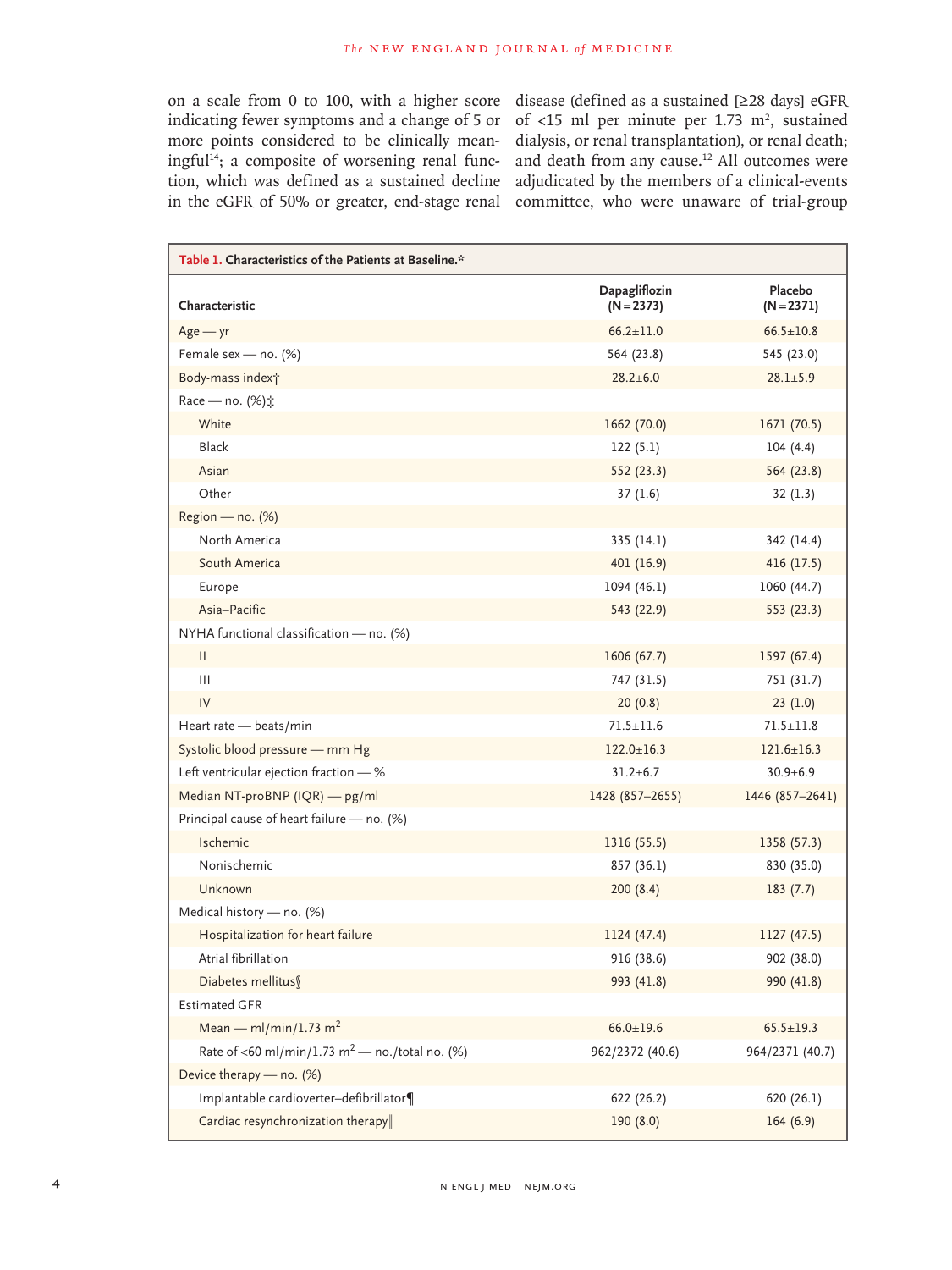| Table 1. (Continued.)                                |                               |                         |
|------------------------------------------------------|-------------------------------|-------------------------|
| Characteristic                                       | Dapagliflozin<br>$(N = 2373)$ | Placebo<br>$(N = 2371)$ |
| Heart failure medication - no. (%)                   |                               |                         |
| Diuretic                                             | 2216 (93.4)                   | 2217 (93.5)             |
| <b>ACE</b> inhibitor                                 | 1332 (56.1)                   | 1329 (56.1)             |
| <b>ARB</b>                                           | 675 (28.4)                    | 632 (26.7)              |
| Sacubitril-valsartan                                 | 250 (10.5)                    | 258 (10.9)              |
| Beta-blocker                                         | 2278 (96.0)                   | 2280 (96.2)             |
| Mineralocorticoid receptor antagonist                | 1696 (71.5)                   | 1674 (70.6)             |
| <b>Digitalis</b>                                     | 445 (18.8)                    | 442 (18.6)              |
| Glucose-lowering medication — no./total no. $(\%)**$ |                               |                         |
| Biguanide                                            | 504/993 (50.8)                | 512/990 (51.7)          |
| Sulfonylurea                                         | 228/993 (23.0)                | 210/990 (21.2)          |
| DPP-4 inhibitor                                      | 161/993 (16.2)                | 149/990 (15.1)          |
| GLP-1 receptor agonist                               | $11/993$ $(1.1)$              | 10/990(1.0)             |
| Insulin                                              | 274/993 (27.6)                | 266/990 (26.9)          |

Plus–minus values are means ±SD. There were no significant differences between the two groups for any variable. Percentages may not total 100 because of rounding. ACE denotes angiotensin-converting enzyme, ARB angiotensinreceptor blocker, DPP-4 dipeptidyl peptidase 4, GFR glomerular filtration rate, GLP-1 glucagon-like peptide 1, IQR interquartile range, NT-proBNP N-terminal pro–B-type natriuretic peptide, and NYHA New York Heart Association.

† The body-mass index is the weight in kilograms divided by the square of the height in meters.

Race was reported by the investigators.

An additional 82 patients in the dapagliflozin group and 74 in the placebo group had previously undiagnosed diabetes, which was defined as a glycated hemoglobin level of 6.5% or greater (≥48 mmol per mole), as measured in a central laboratory at both screening and randomization.

This category includes either an implantable cardioverter-defibrillator or cardiac resynchronization therapy with a defibrillator.

This category includes cardiac resynchronization therapy with or without a defibrillator.

\*\* Glucose-lowering medications are listed only for the patients who had a history of diabetes at baseline.

(with definitions listed in the Supplementary Appendix).<sup>15</sup>

The prespecified safety analyses included serious adverse events, adverse events associated with the discontinuation of a trial treatment, adverse events of interest (i.e., volume depletion, renal events, major hypoglycemic events, bone fractures, diabetic ketoacidosis, and amputations), a diagnosis of Fournier's gangrene, and laboratory findings of note. Data on other adverse events were not routinely collected in view of the extensive previous collection of safety data regarding dapagliflozin.3

# **Statistical Analysis**

We calculated that 844 primary outcome events would provide the trial with a power of 90% to detect a hazard ratio of 0.80 for the comparison between dapagliflozin and placebo, using a two-

assignments, according to prespecified criteria sided alpha level of 0.05. With an expected annual event incidence of 11% in the placebo group, we estimated that the enrollment of approximately 4500 patients would provide the required number of primary events, based on an anticipated recruitment period of 18 months and an average follow-up period of approximately 24 months. We used a closed testing procedure, with prespecified hierarchical testing of the primary and secondary outcomes. The type I error was controlled at a two-sided alpha level of 0.0499 for multiple comparisons across primary and secondary outcomes, with one interim efficacy analysis taken into account.

> We included data from all the patients who had undergone randomization in the analyses of the primary and secondary outcomes, according to the intention-to-treat principle. Baseline characteristics were summarized as means and standard deviations, medians and interquartile ranges,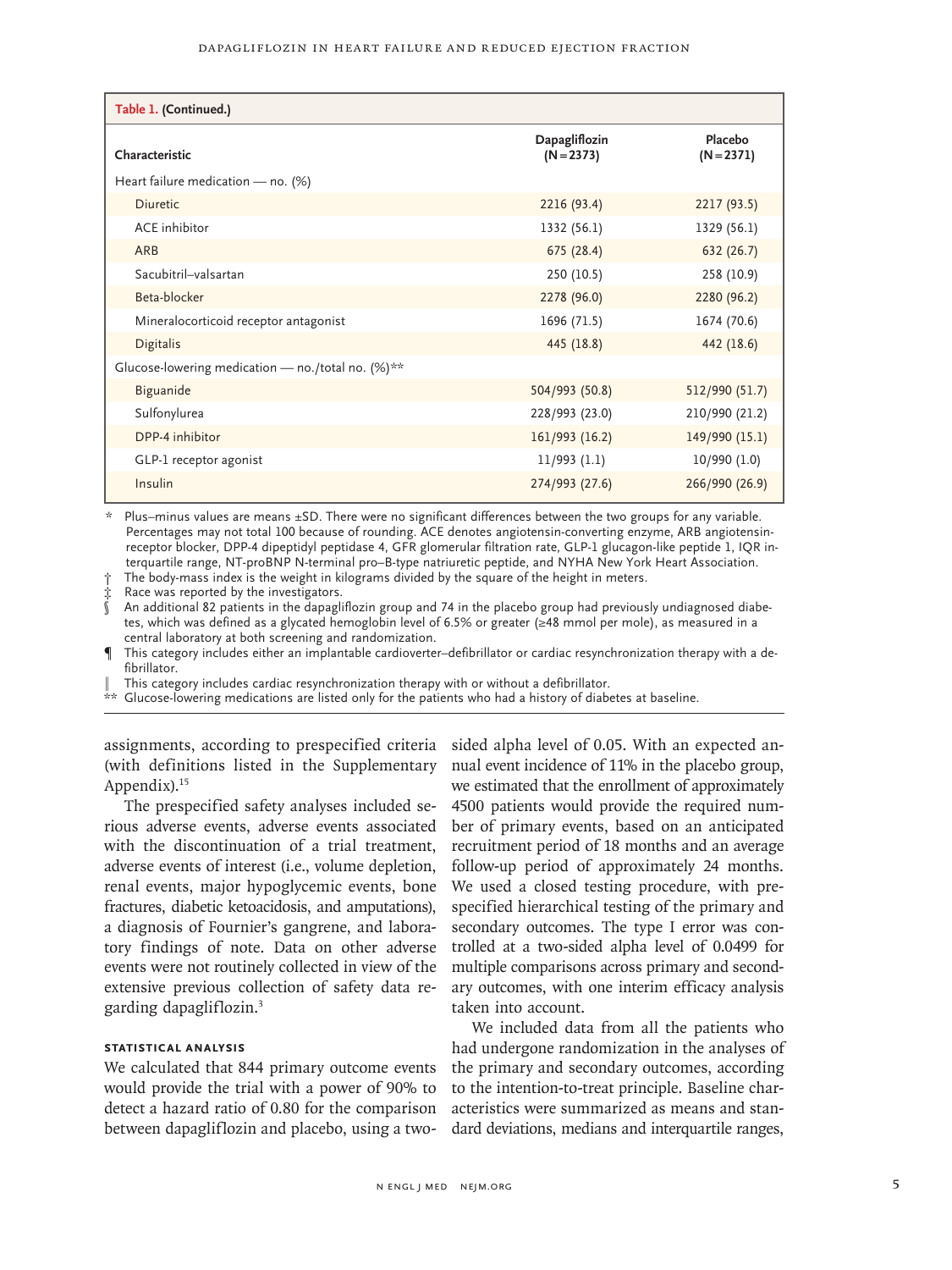| Table 2. Primary and Secondary Cardiovascular Outcomes and Adverse Events of Special Interest.* |                               |            |                         |                                 |                                                          |           |  |
|-------------------------------------------------------------------------------------------------|-------------------------------|------------|-------------------------|---------------------------------|----------------------------------------------------------|-----------|--|
| Variable                                                                                        | Dapagliflozin<br>$(N = 2373)$ | events/100 | Placebo<br>$(N = 2371)$ | events/100                      | <b>Hazard or Rate Ratio</b><br>or Difference<br>(95% CI) | P Value   |  |
|                                                                                                 |                               | patient-yr |                         | patient-yr                      |                                                          |           |  |
| <b>Efficacy outcomes</b>                                                                        |                               |            |                         |                                 |                                                          |           |  |
| Primary composite outcome - no. (%) +                                                           | 386 (16.3)                    | 11.6       | 502 (21.2)              | 15.6                            | 0.74 (0.65 to 0.85)                                      | < 0.001   |  |
| Hospitalization or an urgent visit for heart failure                                            | 237 (10.0)                    | 7.1        | 326 (13.7)              | 10.1                            | 0.70 (0.59 to 0.83)                                      | <b>NA</b> |  |
| Hospitalization for heart failure                                                               | 231(9.7)                      | 6.9        | 318 (13.4)              | 9.8                             | 0.70 (0.59 to 0.83)                                      | NA        |  |
| Urgent heart-failure visit                                                                      | 10(0.4)                       | 0.3        | 23(1.0)                 | 0.7                             | 0.43 (0.20 to 0.90)                                      | <b>NA</b> |  |
| Cardiovascular death                                                                            | 227 (9.6)                     | 6.5        | 273 (11.5)              | 7.9                             | 0.82 (0.69 to 0.98)                                      | NA        |  |
| Secondary outcomes                                                                              |                               |            |                         |                                 |                                                          |           |  |
| Cardiovascular death or heart-failure hospitalization - no. (%)                                 | 382 (16.1)                    | 11.4       | 495 (20.9)              | 15.3                            | 0.75 (0.65 to 0.85)                                      | < 0.001   |  |
| Total no. of hospitalizations for heart failure and cardiovascular<br>deathsit                  | 567                           |            | 742                     | $\hspace{0.1mm}-\hspace{0.1mm}$ | 0.75 (0.65 to 0.88)                                      | < 0.001   |  |
| Change in KCCQ total symptom score at 8 mos                                                     | $6.1 + 18.6$                  |            | $3.3 \pm 19.2$          | $\hspace{0.1mm}-\hspace{0.1mm}$ | 1.18 (1.11 to 1.26)                                      | < 0.001   |  |
| Worsening renal function - no. $(\%) \P$                                                        | 28(1.2)                       | 0.8        | 39(1.6)                 | 1.2                             | $0.71$ (0.44 to 1.16)                                    | <b>NA</b> |  |
| Death from any cause - no. (%)                                                                  | 276 (11.6)                    | 7.9        | 329 (13.9)              | 9.5                             | 0.83 (0.71 to 0.97)                                      | <b>NA</b> |  |
| Safety outcomes                                                                                 |                               |            |                         |                                 |                                                          |           |  |
| Discontinuation due to adverse event - no./total no. (%)                                        | 111/2368 (4.7)                |            | 116/2368 (4.9)          |                                 |                                                          | 0.79      |  |
| Adverse events of interest - no./total no. (%)                                                  |                               |            |                         |                                 |                                                          |           |  |
| Volume depletion                                                                                | 178/2368 (7.5)                |            | 162/2368 (6.8)          |                                 |                                                          | 0.40      |  |
| Renal adverse event                                                                             | 153/2368 (6.5)                |            | 170/2368 (7.2)          |                                 |                                                          | 0.36      |  |
| Fracture                                                                                        | 49/2368 (2.1)                 |            | 50/2368(2.1)            |                                 |                                                          | 1.00      |  |
| Amputation                                                                                      | 13/2368(0.5)                  |            | 12/2368(0.5)            |                                 |                                                          | 1.00      |  |
| Major hypoglycemia**                                                                            | 4/2368(0.2)                   |            | 4/2368(0.2)             |                                 |                                                          | NA        |  |
| Diabetic ketoacidosis††                                                                         | 3/2368(0.1)                   |            | $\mathbf{0}$            |                                 |                                                          | <b>NA</b> |  |
| Fournier's gangrene                                                                             | $\mathbf 0$                   |            | $1/2368$ (<0.1)         |                                 |                                                          | <b>NA</b> |  |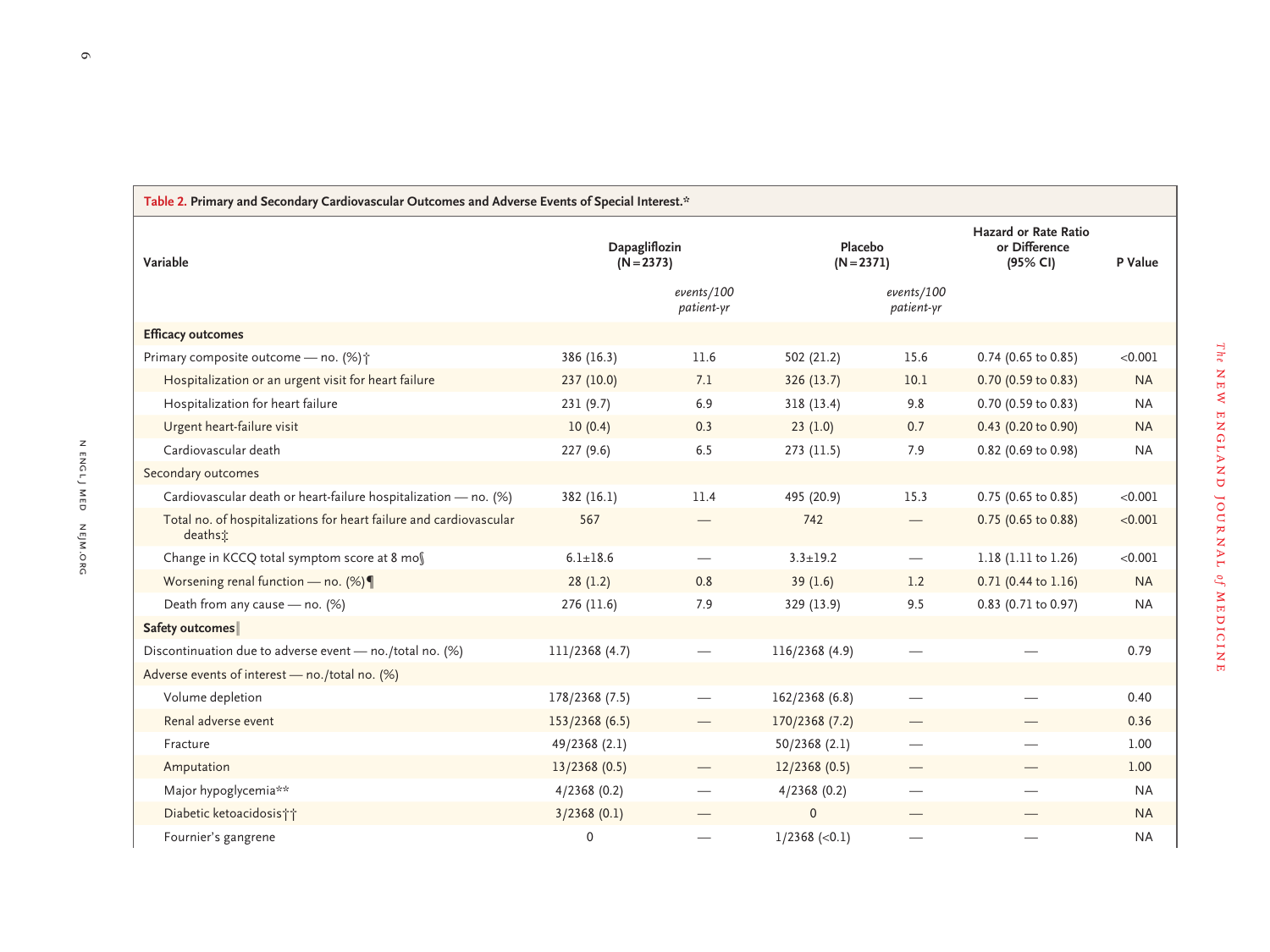| Laboratory and other measures   |                   |                   |                                 |                                |         |
|---------------------------------|-------------------|-------------------|---------------------------------|--------------------------------|---------|
| Change from baseline to 8 moth  |                   |                   |                                 |                                |         |
| Glycated hemoglobin - % \       | $-0.21 \pm 1.14$  | $0.04 + 1.29$     | $\hspace{0.1mm}-\hspace{0.1mm}$ | $-0.24$ ( $-0.34$ to $-0.13$ ) | < 0.001 |
| Creatinine - mg/dl              | $0.07 \pm 0.24$   | $0.04 \pm 0.25$   | $\hspace{0.1mm}-\hspace{0.1mm}$ | $0.02$ (0.01 to 0.03)          | < 0.007 |
| Hematocrit $-$ %                | $2.31 \pm 3.90$   | $-0.19 \pm 3.81$  | $\overline{\phantom{0}}$        | $2.41$ (2.21 to 2.62)          | < 0.001 |
| $NT-proBNP$ pg/ml               | $-196\pm 2387$    | $101\pm 2944$     |                                 | $-303$ ( $-457$ to $-150$ )    | < 0.001 |
| Weight $-$ kg                   | $-0.88 \pm 3.86$  | $0.10+4.09$       |                                 | $-0.87$ ( $-1.11$ to $-0.62$ ) | < 0.001 |
| Systolic blood pressure - mm Hg | $-1.92 \pm 14.92$ | $-0.38 \pm 15.27$ | $\hspace{0.1mm}-\hspace{0.1mm}$ | $-1.27$ (-2.09 to $-0.45$ )    | 0.002   |

\* Plus–minus values are means ±SD. NA denotes not applicable because P values for efficacy outcomes are reported only for outcomes that were included in the hierarchical-testing strategy.

 $\dagger$  The primary outcome was a composite of worsening heart failure (hospitalization or an urgent visit resulting in intravenous therapy for heart failure) or death from cardiovascular causes.

‡ The total number of hospitalizations for heart failure and cardiovascular deaths was analyzed by means of the semiparametric proportional-rates model, in which the treatment effect is reported as a rate ratio.

The total symptom score on the Kansas City Cardiomyopathy Questionnaire (KCCQ) range from 0 to 100, with higher scores indicating fewer symptoms and physical limitations associated with heart failure. The treatment effect is shown as a win ratio, in which a value greater than 1 indicates superiority.

Worsening renal function is a composite outcome of a reduction of 50% or more in the estimated GFR sustained for at least 28 days, end-stage renal disease, or death from renal causes. End-stage renal disease was defined as an estimated GFR of less than 15 ml per minute per 1.73  $m^2$  that was sustained for at least 28 days, long-term dialysis treatment (sustained for ≥28 days), or kidney transplantation. Serious adverse events of acute kidney injury were reported in 23 patients (1.0%) in the dapagliflozin group and in 46 (1.9%) in the placebo group  $(P=0.007)$ .

‖ The safety population included all the patients who had undergone randomization and received at least one dose of dapagliflozin or placebo.

\*\* Major hypoglycemia was defined as hypoglycemia requiring the assistance of another person to actively administer carbohydrates or glucagon or to take other corrective action. All cases occurred in patients with diabetes at baseline.

†† All cases of diabetic ketoacidosis occurred in patients with diabetes at baseline.

‡‡ The between-group difference in laboratory and other measures is reported as the treatment effect.

 $\hat{N}$  Glycated hemoglobin values are listed only for the patients with diabetes.

n engl j med

ENGL) MED

 $\mathsf z$ 

nejm.org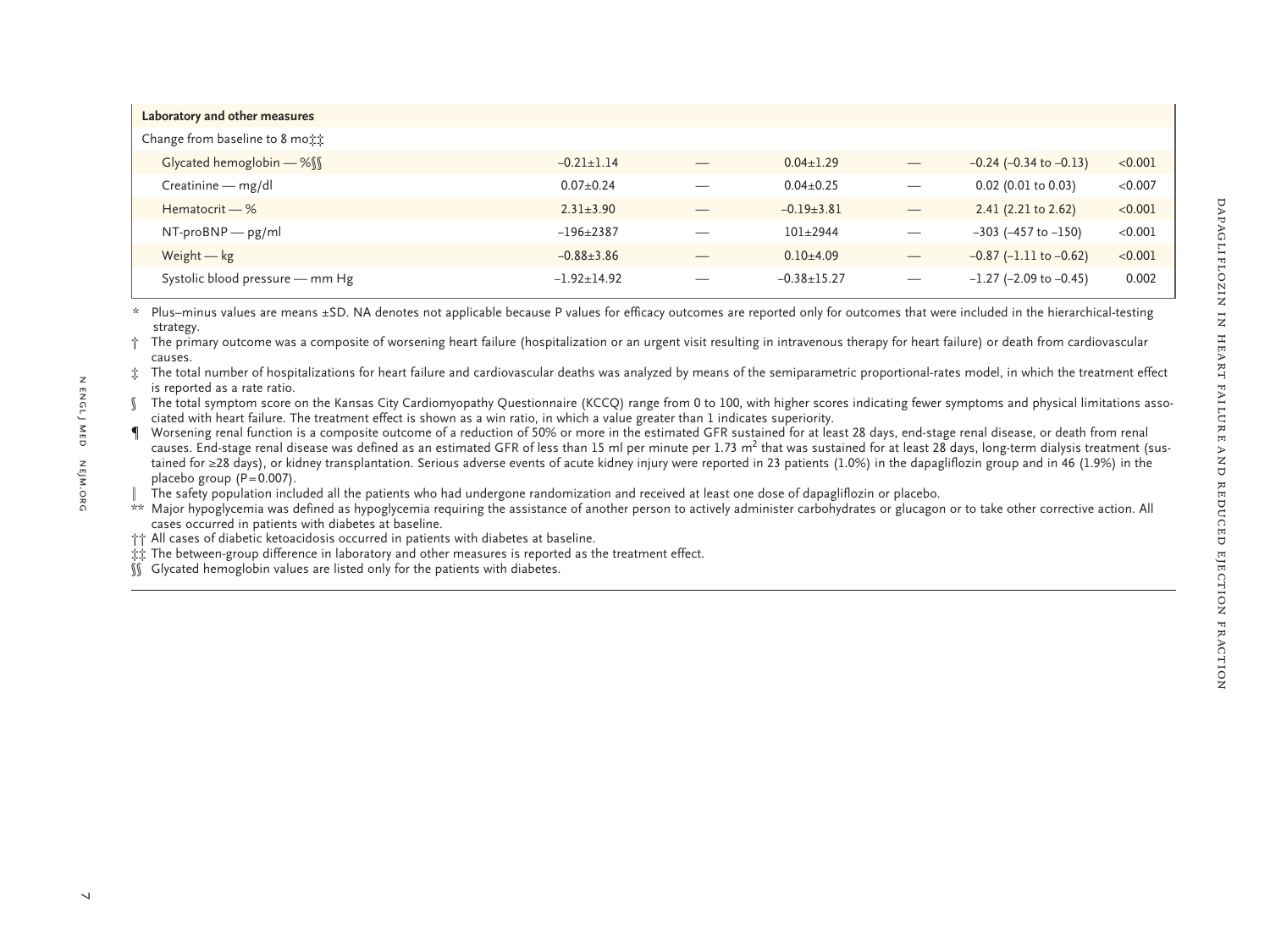

#### **Figure 2. Cardiovascular Outcomes.**

The primary outcome was a composite of death from cardiovascular causes, hospitalization for heart failure, or an urgent visit resulting in intravenous therapy for heart failure (Panel A). The cumulative incidences of the primary outcome, hospitalization for heart failure (Panel B), death from cardiovascular causes (Panel C), and death from any cause (Panel D) were estimated with the use of the Kaplan–Meier method; hazard ratios and 95% confidence intervals were estimated with the use of Cox regression models, stratified according to diabetes status, with a history of hospitalization for heart failure and treatment-group assignment as explanatory variables. Included in these analyses are all the patients who had undergone randomization. The graphs are truncated at 24 months (the point at which less than 10% of patients remained at risk). The inset in each panel shows the same data on an enlarged y axis.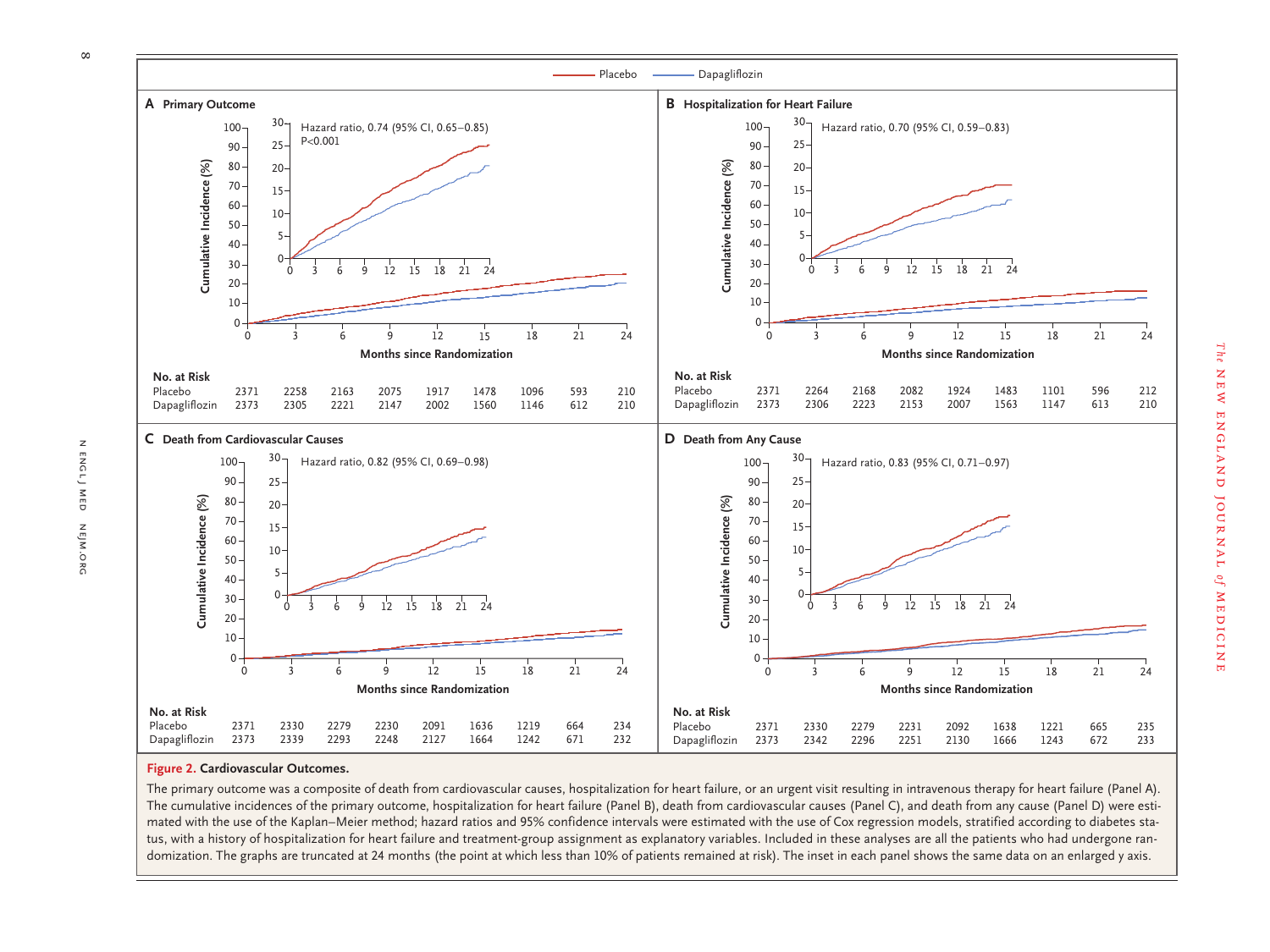or percentages. We used a mixed model for repeated measurement to analyze longitudinal measures (e.g., glycated hemoglobin level and body weight) and estimated the least-squares mean differences between treatment groups, together with 95% confidence intervals. Time-to-event data were evaluated with the use of Kaplan–Meier estimates and Cox proportional-hazards models, stratified according to diabetes status, with a history of hospitalization for heart failure and treatment-group assignment as fixed-effect factors; for the renal outcome, the baseline eGFR was included instead of a history of hospitalization for heart failure. We used the Cox models to calculate hazard ratios, 95% confidence intervals, and two-sided P values and used a semiparametric proportional-rates model to calculate total (including recurrent) events.16

We analyzed the total symptom score on the Kansas City Cardiomyopathy Questionnaire as a composite, rank-based outcome, incorporating patient vital status at 8 months along with a change in score from baseline to 8 months in surviving patients, using the rank analysis of covariance method, with a corresponding win ratio used to estimate the magnitude of treatment effect.<sup>17</sup> We assessed the consistency of the treatment effect among 14 prespecified subgroups. The safety analyses were performed in patients who had undergone randomization and received at least one dose of dapagliflozin or placebo. We used Fisher's exact test to compare the incidence of adverse events. All the analyses were performed with the use of Stata software, version 15 (StataCorp) and R, version 3.5.1 (R Foundation for Statistical Computing).

### **RESULTS**

## **Patients**

From February 15, 2017, through August 17, 2018, a total of 4744 patients were randomly assigned to receive either dapagliflozin or matching placebo at 410 centers in 20 countries (Fig. 1). The characteristics of the patients and the therapies for heart failure were well balanced between the trial groups at baseline (Table 1). At screening, 42% of the patients in each trial group had a history of type 2 diabetes, and an additional 3% of the patients in each group received a new diagnosis of diabetes.

Dapagliflozin was stopped for reasons other the Kansas City Cardiomyopathy Questionnaire

than death in 249 patients and placebo was stopped in 258 patients (10.5% vs. 10.9%,  $P = 0.71$ ). At the last assessment, 2039 of the patients who were still taking dapagliflozin (98.1%) continued to receive the 10-mg daily dose; 1993 patients (98.2%) were receiving the equivalent dose of placebo. No patients in the dapagliflozin group and 2 patients in the placebo group had unknown vital status at the end of the trial (Fig. 1). The median duration of follow-up was 18.2 months (range, 0 to 27.8).

## **Outcomes**

The primary composite outcome of worsening heart failure (hospitalization or an urgent visit resulting in intravenous therapy for heart failure) or death from cardiovascular causes occurred in 386 patients (16.3%) in the dapagliflozin group and in 502 patients (21.2%) in the placebo group (hazard ratio, 0.74; 95% confidence interval [CI], 0.65 to 0.85; P<0.001) (Table 2 and Fig. 2A).

Event rates for all three components of the composite outcome favored dapagliflozin; the largest number of events of worsening heart failure were hospitalizations. Of the patients receiving dapagliflozin, 231 (9.7%) were hospitalized for heart failure, as compared with 318 patients (13.4%) receiving placebo (hazard ratio, 0.70; 95% CI, 0.59 to 0.83) (Fig. 2B). Death from cardiovascular causes occurred in 227 patients (9.6%) who received dapagliflozin and in 273 (11.5%) who received placebo (hazard ratio, 0.82; 95% CI, 0.69 to 0.98) (Fig. 2C). During the trial period, the number of patients who would need to have been treated with dapagliflozin to prevent one primary event was 21 (95% CI, 15 to 38).

The incidence of the secondary composite outcome of hospitalization for heart failure or death from cardiovascular causes was lower in the dapagliflozin group than in the placebo group (hazard ratio, 0.75; 95% CI, 0.65 to 0.85; P<0.001) (Table 2). There were 567 total first and recurrent events (340 hospitalizations for heart failure and 227 deaths from cardiovascular causes in 382 patients) in the dapagliflozin group and 742 total events (469 hospitalizations for heart failure and 273 deaths from cardiovascular causes in 495 patients) in the placebo group, which resulted in a rate ratio of 0.75 (95% CI, 0.65 to 0.88; P<0.001).

The increase in the total symptom score on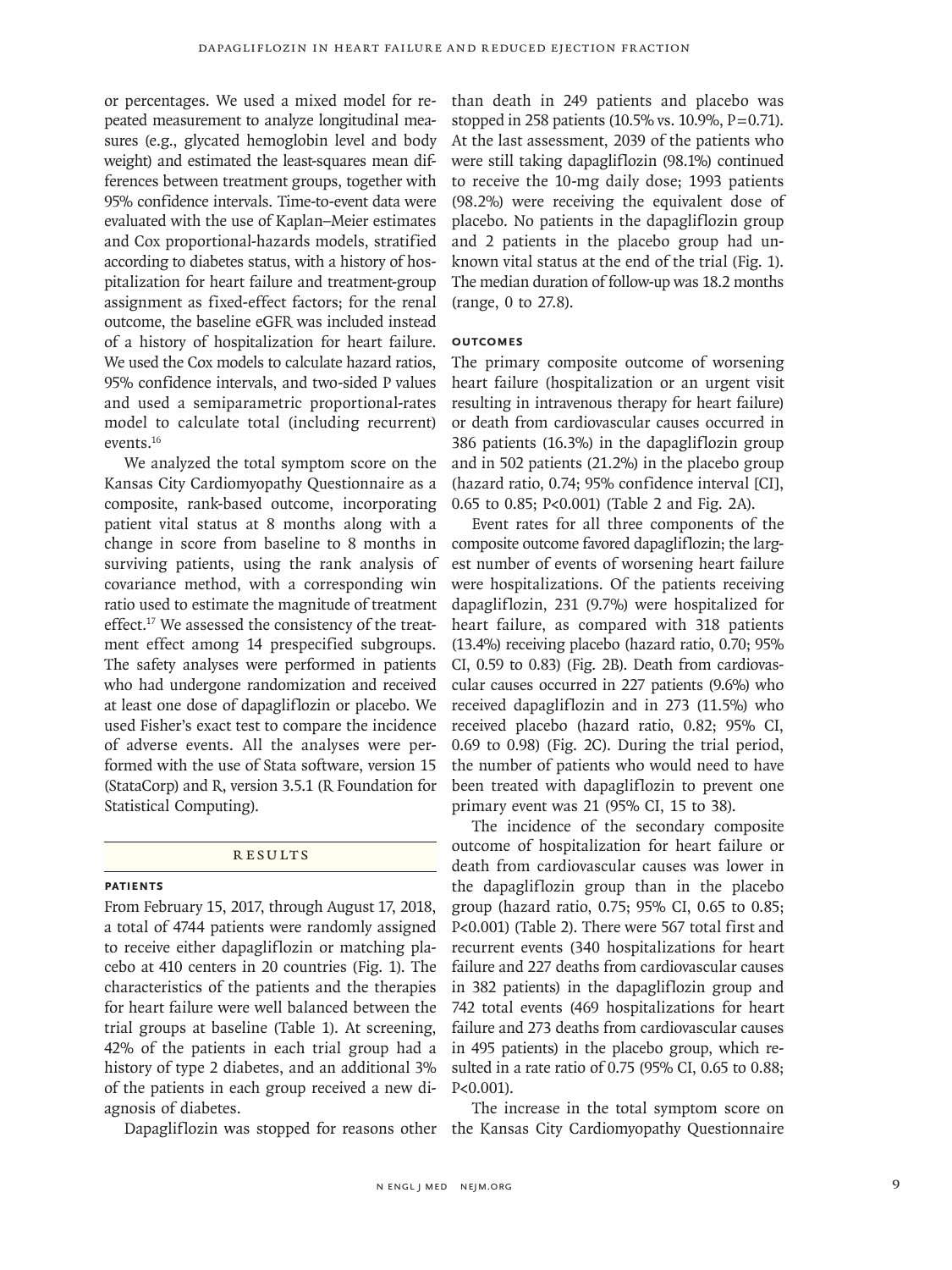(indicating fewer symptoms) was greater in the dapagliflozin group than in the placebo group between baseline and month 8 (Table 2). More patients in the dapagliflozin group than in the placebo group had an increase of at least 5 points (the minimally important difference) in the total score (58.3% vs. 50.9%; odds ratio, 1.15; 95% CI, 1.08 to 1.23) and fewer had significant deterioration (25.3% vs. 32.9%; odds ratio, 0.84; 95% CI,  $0.78$  to  $0.90$ ;  $P<0.001$  for both comparisons). The incidence of the prespecified renal composite outcome did not differ between the treatment groups (Table 2).

A total of 276 patients (11.6%) in the dapagliflozin group and 329 patients (13.9%) in the placebo group died from any cause (hazard ratio, 0.83; 95% CI, 0.71 to 0.97) (Fig. 2D). Details regarding the analysis of deaths and hospitalizations for heart failure are summarized in Figure S2.

The effect of dapagliflozin on the primary outcome was generally consistent across prespecified subgroups, including in patients without diabetes at baseline, although the patients in NYHA functional class III or IV appeared to have less benefit than those in class II (Fig. 3). In a post hoc subgroup analysis involving patients taking sacubitril–valsartan at baseline, the hazard ratio for the comparison of dapagliflozin and placebo for the primary outcome was 0.75 (95% CI, 0.50, 1.13), as compared with 0.74 (95% CI, 0.65 to 0.86) among those not taking sacubitril–valsartan.

Changes from baseline to 8 months in values for glycated hemoglobin, hematocrit, creatinine, NT-proBNP, systolic blood pressure, and weight are shown in Table 2.

## **Safety**

A total of 8 patients (5 in the dapagliflozin group and 3 in the placebo group) were excluded from the safety analyses because they did not receive dapagliflozin or placebo (Table 2). Serious adverse events related to volume depletion occurred in 29 patients (1.2%) in the dapagliflozin group and in 40 patients (1.7%) in the placebo group  $(P=0.23)$ . Serious renal adverse events occurred in 38 patients (1.6%) in the dapagliflozin group and in 65 patients (2.7%) in the placebo group  $(P=0.009)$ . Adverse events rarely led to a discontinuation of treatment. All serious adverse events are listed in Table S1; there was no notable excess of any event in the dapagliflozin group.

### Discussion

In this randomized, placebo-controlled trial involving patients with heart failure and a reduced left ventricular ejection fraction, the risk of the primary composite outcome of worsening heart failure (hospitalization or an urgent visit resulting in intravenous therapy for heart failure) or death from cardiovascular causes was lower in the dapagliflozin group than in the placebo group. Each of the three components of the composite outcome was less common in the dapagliflozin group, as were the total numbers of hospitalizations for heart failure and deaths from cardiovascular causes. The use of dapagliflozin also resulted in fewer symptoms of heart failure, as measured on the Kansas City Cardiomyopathy Questionnaire. The observed benefits, which were substantial and clinically significant, occurred early after randomization and were seen in patients who were receiving other recommended therapies for heart failure.

Dapagliflozin was as effective in the 55% of patients without type 2 diabetes as in those with diabetes. This demonstration of the cardiovascular benefits of an SGLT2 inhibitor in patients without diabetes provides support for prior suggestions that such treatment has beneficial actions other than glucose lowering.<sup>4-11</sup> Thus, our findings potentially extend the therapeutic role of dapagliflozin beyond patients with diabetes.

The lowering of the risk of the primary outcome was generally consistent across the other prespecified subgroups, although one comparison suggested possible heterogeneity, with less treatment benefit in patients in NYHA functional class III or IV than in class II. However, findings with respect to other subgroups that also reflected more advanced disease (e.g., more reduced ejection fraction, worse renal function, and an increased NT-proBNP level) were not consistent with the finding regarding the NYHA class.

Our population was distinct from the patients in previous trials of SGLT2 inhibitors, since our patients were at much higher risk for hospitalization for heart failure and for death from cardiovascular causes than many of the patients in the previous trials. Most of the patients in our trial were already being treated with a loop diuretic and a mineralocorticoid receptor antagonist, and we did not know whether dapagliflozin would cause the initial diuresis seen in other patient groups. We did not know whether such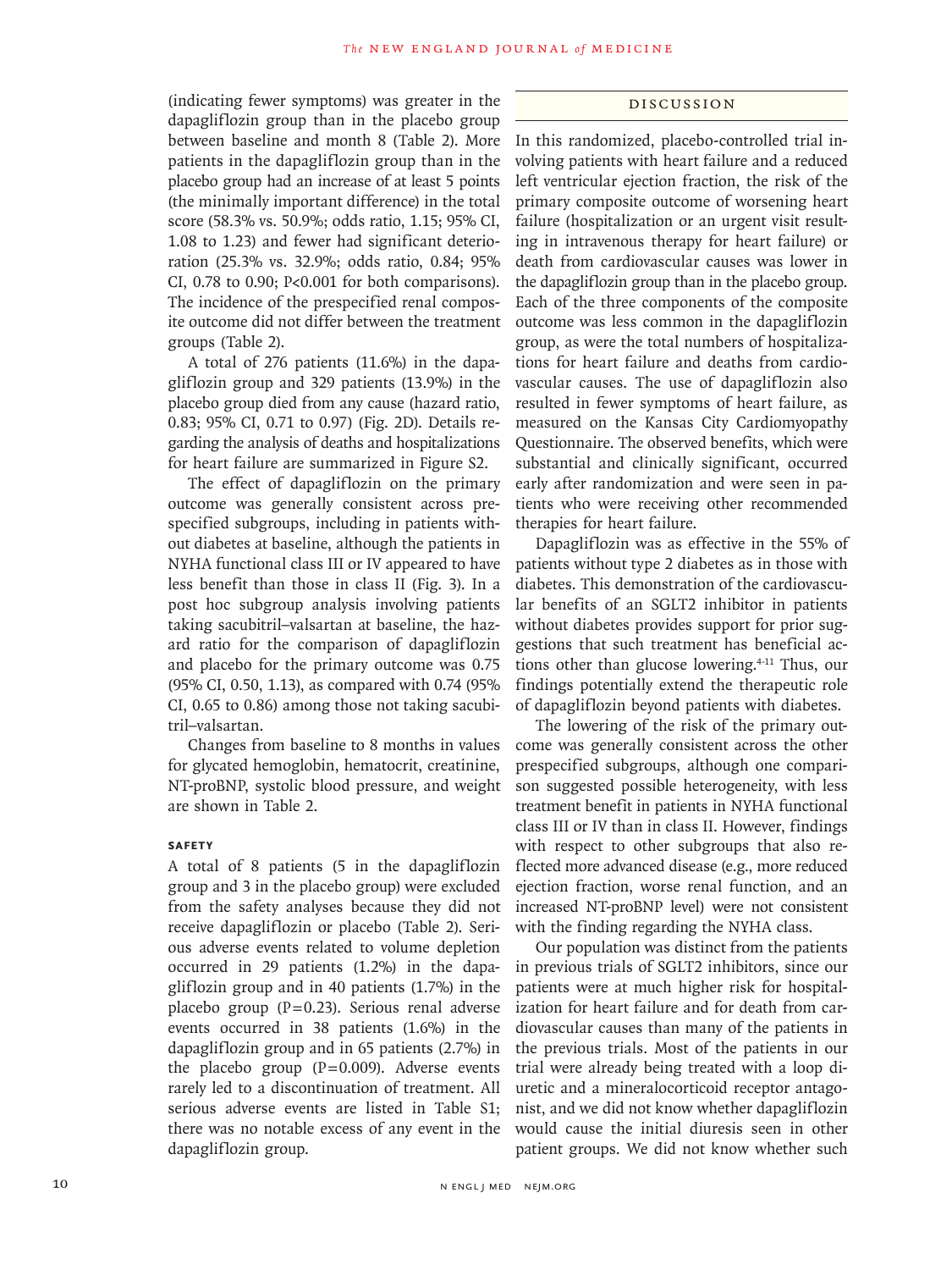| Subgroup                                         | Dapagliflozin<br>$(N=2373)$ | Placebo<br>$(N=2371)$ | Hazard Ratio (95% CI)                  |
|--------------------------------------------------|-----------------------------|-----------------------|----------------------------------------|
|                                                  | no. of patients/total no.   |                       |                                        |
| All patients                                     | 386/2373                    | 502/2371              | $0.74(0.65 - 0.85)$                    |
| Age                                              |                             |                       |                                        |
| ≤65 yr                                           | 162/1032                    | 196/998               | $0.78(0.63 - 0.96)$                    |
| $>65$ yr                                         | 224/1341                    | 306/1373              | $0.72$ (0.60-0.85)                     |
| Sex                                              |                             |                       |                                        |
| Male                                             | 307/1809                    | 406/1826              | $0.73$ $(0.63 - 0.85)$                 |
| Female                                           | 79/564                      | 96/545                | $0.79(0.59 - 1.06)$                    |
| Race                                             |                             |                       |                                        |
| White                                            | 275/1662                    | 348/1671              | $0.78(0.66 - 0.91)$                    |
| Black                                            | 26/122                      | 32/104                | $0.62$ (0.37-1.04)                     |
| Asian                                            | 78/552                      | 118/564               | $0.64$ (0.48-0.86)                     |
| Other                                            | 7/37                        | 4/32                  |                                        |
| Geographic region                                |                             |                       |                                        |
| Asia                                             | 77/543                      | 114/553               | $0.65(0.49 - 0.87)$                    |
| Europe                                           | 193/1094                    | 218/1060              | $0.84(0.69 - 1.01)$                    |
| North America                                    | 54/335                      | 73/342                | $0.73$ $(0.51 - 1.03)$                 |
| South America                                    | 62/401                      | 97/416                | $0.64$ (0.47-0.88)                     |
| NYHA class                                       |                             |                       |                                        |
| $\mathbf{H}$                                     | 190/1606                    | 289/1597              | $0.63$ (0.52-0.75)                     |
| III or IV                                        | 196/767                     | 213/774               | $0.90(0.74 - 1.09)$                    |
| LVEF                                             |                             |                       |                                        |
| $\leq$ Median                                    | 222/1230                    | 307/1239              | $0.70(0.59 - 0.84)$                    |
| >Median                                          | 164/1143                    | 195/1132              | $0.81(0.65 - 0.99)$                    |
| NT-proBNP                                        |                             |                       |                                        |
| $\leq$ Median                                    | 100/1193                    | 155/1179              | $0.63$ (0.49-0.80)                     |
| >Median                                          | 286/1179                    | 347/1191              | $0.79(0.68 - 0.92)$                    |
| Hospitalization for heart failure                |                             |                       |                                        |
| Yes                                              | 195/1124                    | 279/1127              | $0.67(0.56 - 0.80)$                    |
| No                                               | 191/1249                    | 223/1244              | $0.84(0.69 - 1.01)$                    |
| MRA at baseline                                  |                             |                       |                                        |
| Yes                                              | 281/1696                    | 361/1674              | $0.74(0.63 - 0.87)$                    |
| No                                               | 105/677                     | 141/697               | $0.74(0.57 - 0.95)$                    |
| Type 2 diabetes at baseline                      |                             |                       |                                        |
| Yes                                              | 215/1075                    | 271/1064              | $0.75(0.63 - 0.90)$                    |
| No                                               | 171/1298                    | 231/1307              | $0.73$ (0.60-0.88)                     |
| Atrial fibrillation or flutter on enrollment ECG |                             |                       |                                        |
| Yes                                              | 109/569                     | 126/559               | $0.82(0.63 - 1.06)$                    |
| No                                               | 277/1804                    | 376/1812              | $0.72$ (0.61-0.84)                     |
| Main cause of heart failure                      |                             |                       |                                        |
| Ischemic                                         | 223/1316                    | 289/1358              | $0.77(0.65 - 0.92)$                    |
| Nonischemic or unknown                           | 163/1057                    | 213/1013              | $0.71(0.58 - 0.87)$                    |
| Body-mass index                                  |                             |                       |                                        |
| $30$                                             | 259/1537                    | 320/1533              | $0.78(0.66 - 0.92)$                    |
| $\geq$ 30                                        | 127/834                     | 182/838               | $0.69$ (0.55-0.86)                     |
| Baseline eGFR (ml/min/1.73m <sup>2</sup> )       |                             |                       |                                        |
| <60                                              | 191/962                     | 254/964               | $0.72$ (0.59-0.86)                     |
| $\geq 60$                                        | 195/1410                    | 248/1406              | $0.76(0.63 - 0.92)$                    |
|                                                  |                             |                       | 0.5<br>1.0<br>0.8<br>1.2               |
|                                                  |                             |                       | Dapagliflozin Better<br>Placebo Better |

#### **Figure 3. Primary Composite Outcome, According to Prespecified Subgroup.**

Shown is the primary outcome of the trial — a composite of hospitalization for heart failure, an urgent visit resulting in intravenous therapy for heart failure, or death from cardiovascular causes — according to subgroups that were prespecified in the protocol. Race was reported by the investigators. The body-mass index is the weight in kilograms divided by the square of the height in meters. ECG denotes electrocardiography, eGFR estimated glomerular filtration rate, LVEF left ventricular ejection fraction, MRA mineralocorticoid receptor antagonist, NT-proBNP N-terminal pro–B-type natriuretic peptide, and NYHA New York Heart Association.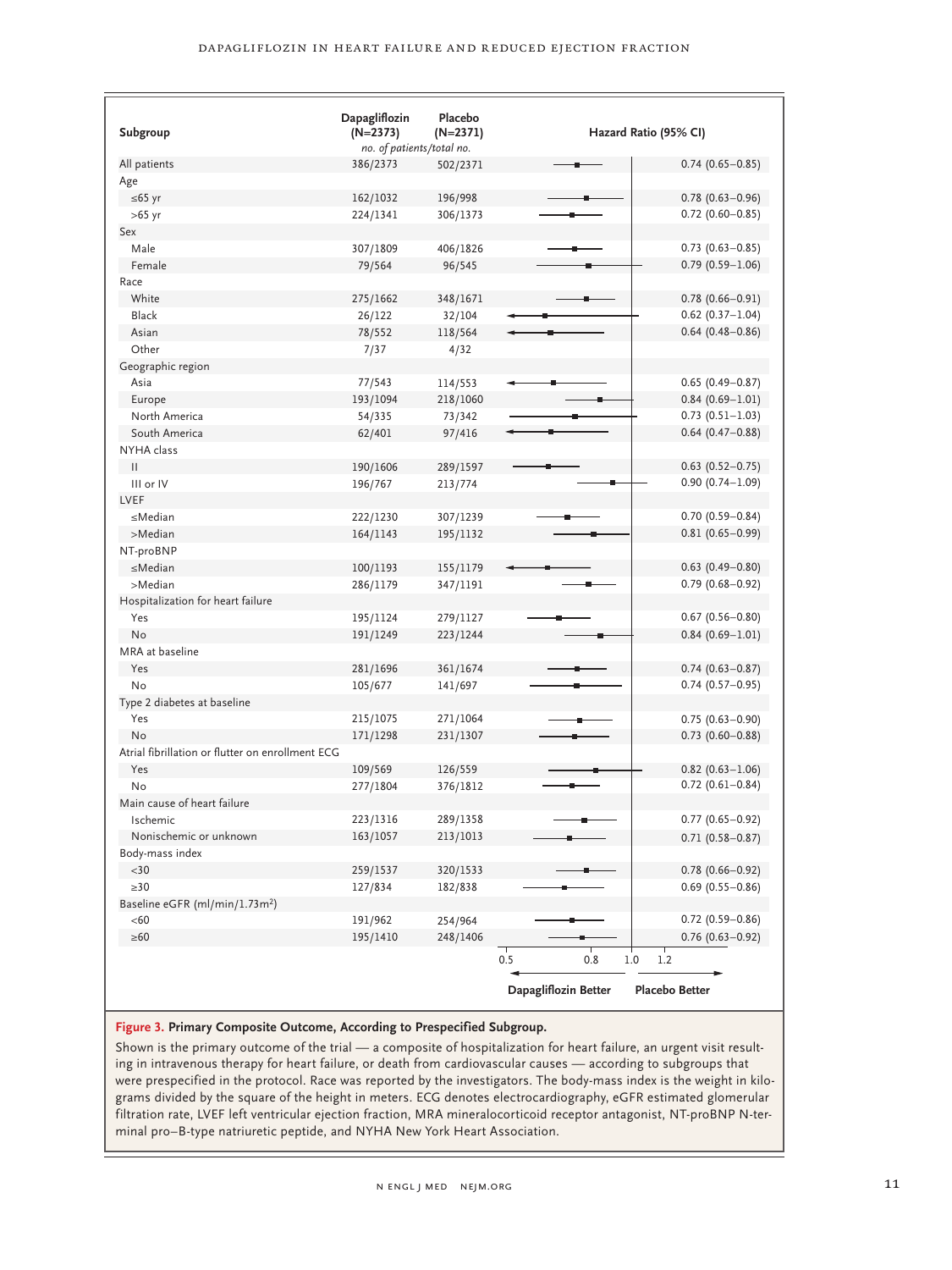an effect might lead to volume depletion and worsening of renal function, since many of our patients had chronic kidney disease. As it turned out, neither of these adverse effects was common (each occurring in <8% of the patients, with no between-group difference), and serious renal adverse events were generally uncommon and significantly less frequent in the dapagliflozin group. Overall, few patients stopped dapagliflozin or placebo because of any adverse effect (<5% of the patients in either treatment group). Major hypoglycemia was rare, as was diabetic ketoacidosis, and both of these adverse events occurred only in patients with diabetes.

This trial has some limitations. We used specific inclusion and exclusion criteria, which may have limited the generalizability of our findings. Less than 5% of the patients were black, and relatively few were very elderly with multiple coexisting illnesses. The baseline use of sacubitril–valsartan, which is more effective than renin–angiotensin system blockade alone at reducing the incidence of hospitalization for heart failure and death from cardiovascular causes, was low.18 However, the postulated mechanisms of action of SGLT2 inhibition and neprilysin inhibition are distinct, and in a post hoc subgroup analysis, the benefit of dapagliflozin was similar in patients treated with sacubitril–valsartan and in those who did not receive such treatment.<sup>19,20</sup>

Among patients with heart failure and a reduced ejection fraction, those who received the SGLT2 inhibitor dapagliflozin had a lower risk of worsening heart failure or death from cardiovascular causes and better symptom scores than those who received placebo, regardless of the presence or absence of diabetes.

Supported by AstraZeneca.

Disclosure forms provided by the authors are available with the full text of this article at NEJM.org.

A data sharing statement provided by the authors is available with the full text of this article at NEJM.org.

#### **Appendix**

The authors' full names and academic degrees are as follows: John J.V. McMurray, M.D., Scott D. Solomon, M.D., Silvio E. Inzucchi, M.D., Lars Køber, M.D., D.M.Sc., Mikhail N. Kosiborod, M.D., Felipe A. Martinez, M.D., Piotr Ponikowski, M.D., Ph.D., Marc S. Sabatine, M.D., M.P.H., Inder S. Anand, M.D., Jan Bělohlávek, M.D., Ph.D., Michael Böhm, M.D., Ph.D., Chern-En Chiang, M.D., Ph.D., Vijay K. Chopra, M.D., Rudolf A. de Boer, M.D., Ph.D., Akshay S. Desai, M.D., M.P.H., Mirta Diez, M.D., Jaroslaw Drozdz, M.D., Ph.D., Andrej Dukát, M.D., Ph.D., Junbo Ge, M.D., Jonathan G. Howlett, M.D., Tzvetana Katova, M.D., Ph.D., Masafumi Kitakaze, M.D., Ph.D., Charlotta E.A. Ljungman, M.D., Ph.D., Béla Merkely, M.D., Ph.D., Jose C. Nicolau, M.D., Ph.D., Eileen O'Meara, M.D., Mark C. Petrie, M.B., Ch.B., Pham N. Vinh, M.D., Ph.D., Morten Schou, M.D., Ph.D., Sergey Tereshchenko, M.D., Ph.D., Subodh Verma, M.D., Ph.D., Claes Held, M.D., Ph.D., David L. DeMets, Ph.D., Kieran F. Docherty, M.B., Ch.B., Pardeep S. Jhund, M.B., Ch.B., Ph.D., Olof Bengtsson, Ph. Lic., Mikaela Sjöstrand, M.D., Ph.D., and Anna-Maria Langkilde, M.D., Ph.D.

The authors' affiliations are as follows: the BHF Cardiovascular Research Centre, University of Glasgow, Glasgow, United Kingdom (J.J.V.M., M.C.P., K.F.D., P.S.J.); the Cardiovascular Division (S.D.S., A.S.D.) and the TIMI Study Group, Brigham and Women's Hospital and Harvard Medical School (M.S.S.) — all in Boston; Section of Endocrinology, Yale University School of Medicine, New Haven, CT (S.E.I.); Rigshospitalet Copenhagen University Hospital (L.K.) and the Department of Cardiology, Gentofte University Hospital (M. Schou), Copenhagen; the Department of Medicine, Saarland University Hospital, Homburg–Saar, Germany (M.B.); Saint Luke's Mid America Heart Institute, University of Missouri, Kansas City (M.N.K.); National University of Cordoba, Cordoba (F.A.M.), and the Division of Cardiology, Instituto Cardiovascular de Buenos Aires, Buenos Aires (M.D.) — both in Argentina; Wroclaw Medical University, Wroclaw (P.P.), and the Department of Cardiology, Medical University of Lodz, Lodz (J.D.) — both in Poland; the Department of Cardiology, University of Minnesota, Minneapolis (I.S.A.); 2nd Department of Internal Medicine, Cardiovascular Medicine, General Teaching Hospital and 1st Faculty of Medicine, Charles University, Prague, Czech Republic (J.B.); the Division of Cardiology, Taipei Veterans General Hospital and National Yang-Ming University, Taipei, Taiwan (C.-E.C.); the Department of Cardiology, Medanta, Gurgaon, India (V.K.C.); the Department of Cardiology, University Medical Center and University of Groningen, Groningen, the Netherlands (R.A.B.); the 5th Department of Internal Medicine, Comenius University in Bratislava, Bratislava, Slovakia (A.D.); the Department of Cardiology, Shanghai Institute of Cardiovascular Disease and Zhongshan Hospital Fudan University, Shanghai, China (J.G.); Cumming School of Medicine and Libin Cardiovascular Institute, University of Calgary, Calgary, AB (J.G.H.), the Department of Cardiology, Montreal Heart Institute, Montreal (E.O.), and the Division of Cardiac Surgery, St. Michael's Hospital, University of Toronto, Toronto (S.V.) — all in Canada; Clinic of Cardiology, National Cardiology Hospital, Sofia, Bulgaria (T.K.); the Cardiovascular Division of Medicine, National Cerebral and Cardiovascular Center, Osaka, Japan (M.K.); the Department of Molecular and Clinical Medicine and Cardiology, Sahlgrenska Academy (C.E.A.L.), and AstraZeneca (O.B., M. Sjöstrand, A.M.L.), Gothenburg, and the Department of Medical Sciences, Cardiology, Uppsala Clinical Research Center, Uppsala University (C.H.), Uppsala — all in Sweden; the Heart and Vascular Center, Semmelweis University, Budapest, Hungary (B.M.); Instituto do Coracao, Hospital das Clinicas da Faculdade de Medicina, Universidade de São Paolo, São Paolo (J.C.N.); the Department of Internal Medicine, Tan Tao University, Tan Duc, Vietnam (P.N.V.); the Department of Myocardial Disease and Heart Failure, National Medical Research Center of Cardiology, Moscow (S.T.); and the Department of Biostatistics and Medical Informatics, University of Wisconsin, Madison (D.L.D.).